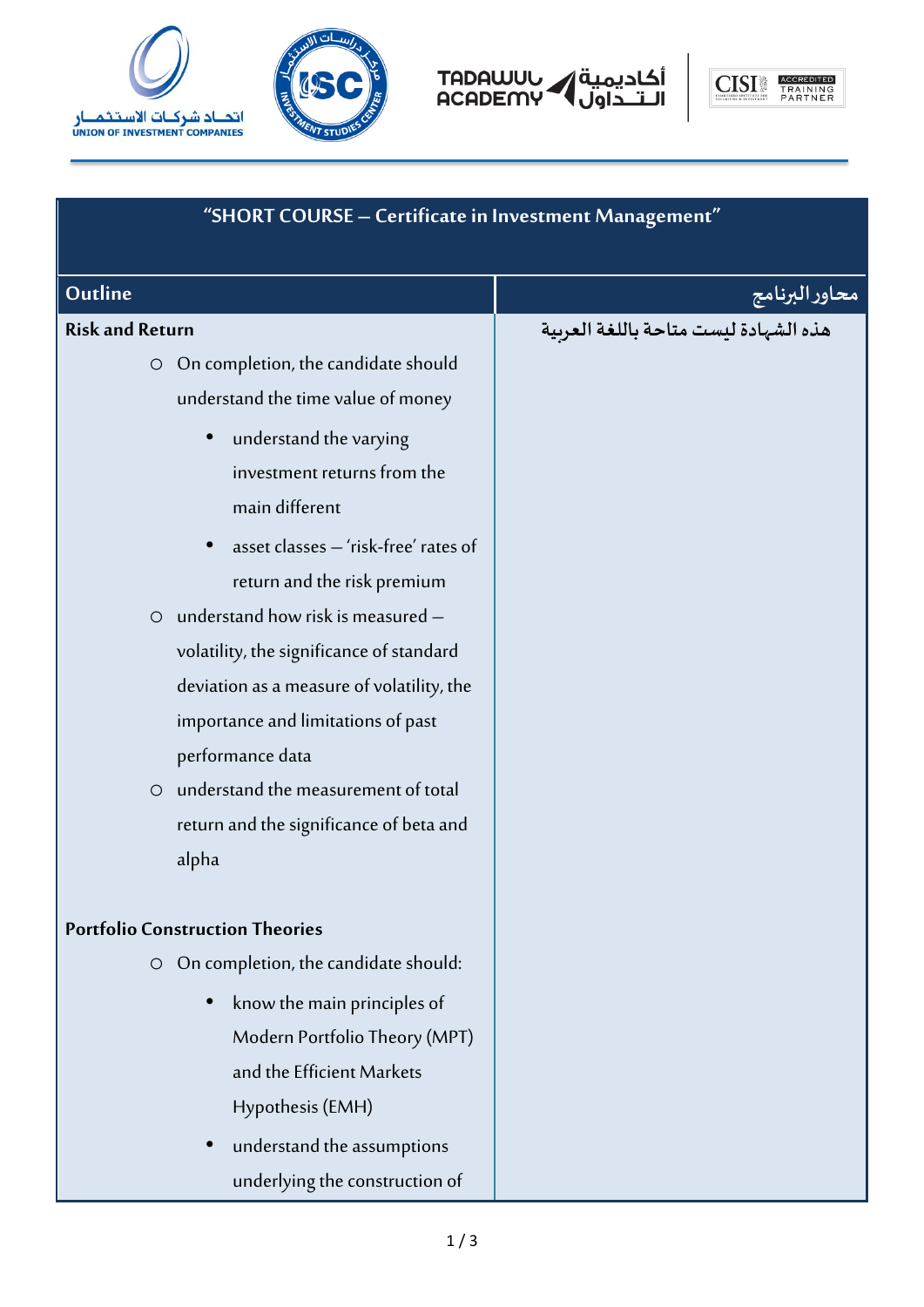







| "SHORT COURSE - Certificate in Investment Management" |                |
|-------------------------------------------------------|----------------|
| Outline                                               | محاور البرنامج |
| the Capital Asset Pricing Model                       |                |
| (CAPM) and its limitations                            |                |
| know the main principles behind                       |                |
| Arbitrage Pricing Theory (APT)                        |                |
| understand the concepts of                            |                |
| behavioural finance                                   |                |
| <b>Investment Strategies</b>                          |                |
| On completion, the candidate should<br>$\bigcirc$     |                |
| understand the main equity strategies:                |                |
| active/passive/core-satellite<br>$\bullet$            |                |
| investment                                            |                |
| top-down/bottom-up                                    |                |
| investment styles                                     |                |
| understand bond strategies<br>$\circ$                 |                |
| understand the use of different asset<br>$\circ$      |                |
| classes within a portfolio                            |                |
| O understand the use of funds as part of an           |                |
| investment strategy                                   |                |
|                                                       |                |
| <b>Performance Measurement</b>                        |                |
| O On completion, the candidate should                 |                |
| understand how benchmarking can be                    |                |
| used to measure performance                           |                |
| O understand the use of performance                   |                |
| attribution techniques                                |                |